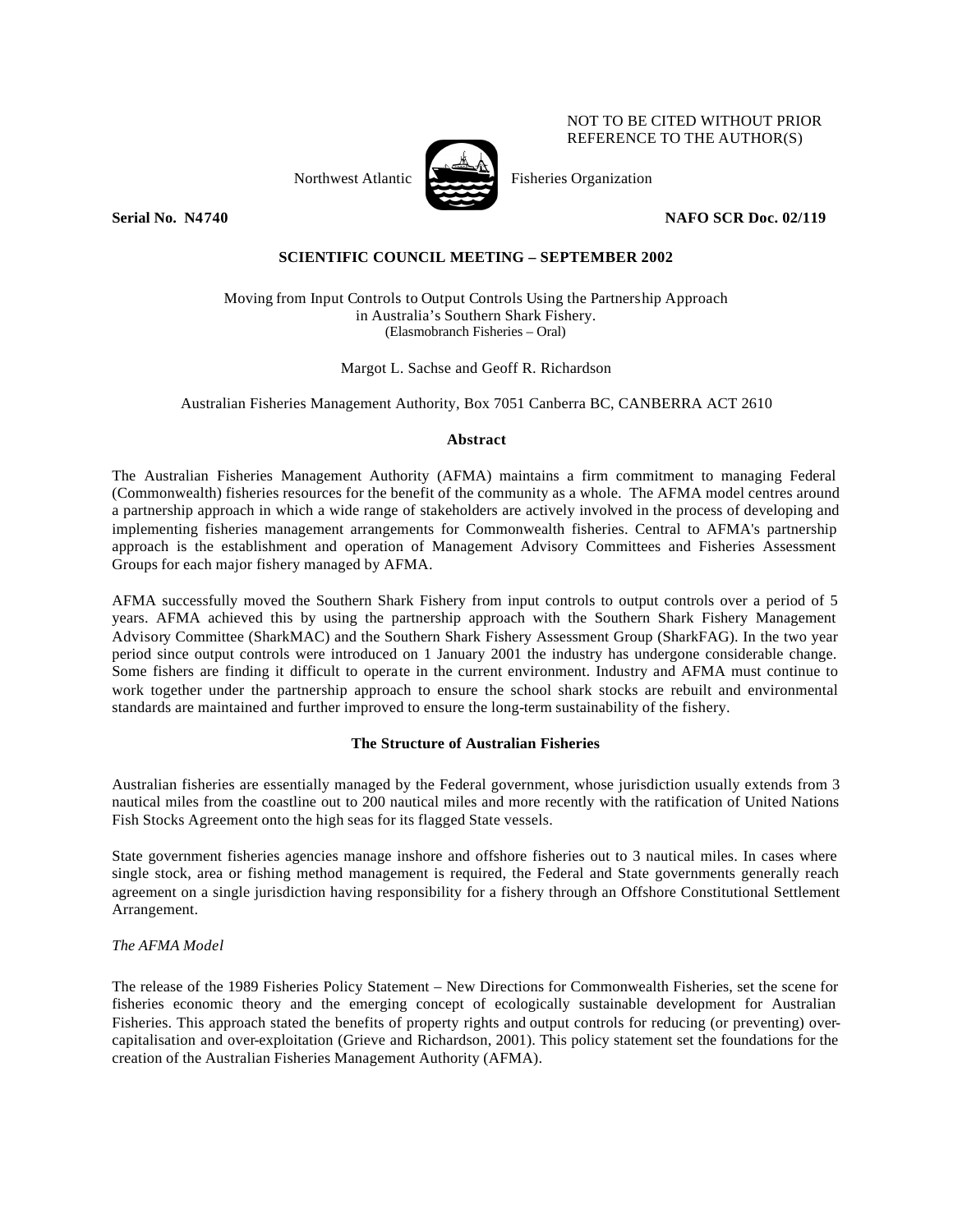AFMA was established in February 1992 following the ascension of the Fisheries Administration Act 1991 and the Fisheries Management Act 1991 (FMA, 1991). Under this legislation, AFMA has responsibility for the day-to-day management of fisheries, operating at arms length from the Minister for Fisheries and his department. A small group within the Department of Agriculture, Fisheries and Forestry - Australia, administers the broader fisheries policy, international negotiations and strategic issues (Parkinson, 1999).

## *AFMA's Legislative Objectives*

AFMA's objectives are listed in the Fisheries Administration Act 1991 and the Fisheries Management Act 1991, which cover all of AFMA's operations. The following objectives must be pursued by the Minister responsible for fisheries in the administration of the Acts and by AFMA in the performance of its functions:

- a. implementing efficient and cost-effective fisheries management on behalf of the Commonwealth; and
- b. ensuring that the exploitation of fisheries resources and the carrying on of any related activities are conducted in a manner consistent with the principles of ecologically sustainable development and the exercise of the precautionary principle, in particular the need to have regard to the impact of fishing activities on non-target species and the long term sustainability of the marine environment; and
- c. maximising economic efficiency in the exploitation of fisheries resources; and
- d. ensuring accountability to the fishing industry and to the Australian community in AFMA's management of fisheries resources; and
- e. achieving government targets in relation to the recovery of the costs of AFMA.

In addition to the objectives mentioned in subsection (1), or in section 78 of the FMA 1991, the Minister, AFMA and Joint Authorities are to have regard to the objectives of:

- a. ensuring, through proper conservation and management measures, that the living resources of the AFZ are not endangered by over-exploitation; and
- b. achieving the optimum utilisation of the living resources of the AFZ; and
- c. ensuring that conservation and management measures in the AFZ and the high seas implement Australia's obligations under international agreements that deal with fish stocks;

Furthermore, AFMA is the Commonwealth agency which, jointly with its counterpart in the Australian State of Queensland, co-ordinates and delivers fisheries management and surveillance/enforcement programs in the Torres Strait Protected Zone on behalf of the Torres Strait Protected Zone Joint Authority (PZJA) (Parkinson, 1999).

### *Management Framework for Commonwealth Fisheries*

AFMA maintains a firm commitment to managing Commonwealth fisheries resources for the benefit of the community as a whole. Therefore, co-operation with the community, industry, government agencies and others with an interest in the sustainable management of Commonwealth's fisheries resources is essential to this approach.

The AFMA model centres around a partnership approach in which a wide range of stakeholders are actively involved in the process of developing and implementing fisheries management arrangements for Commonwealth fisheries. This approach is based on close consultation, raising awareness of fisheries resource management issues and providing opportunities for direct input into the fisheries management decision making process. Using this approach AFMA achieves greater awareness, acceptance and ownership of fisheries management arrangements through interaction, education and consultation.

Central to AFMA's partnership approach is the establishment and operation of Management Advisory Committees and Fisheries Assessment Groups for each major fishery managed by AFMA. An eight member Board of Directors oversees AFMA's operations. The AFMA Board seeks advice from the Management Advisory Committees and Fisheries Assessment Groups prior to making their decisions.

Another important component of the partnership approach is the close working relationship that AFMA has established with a number of other agencies. Key agencies include the Department of Agriculture, Fisheries and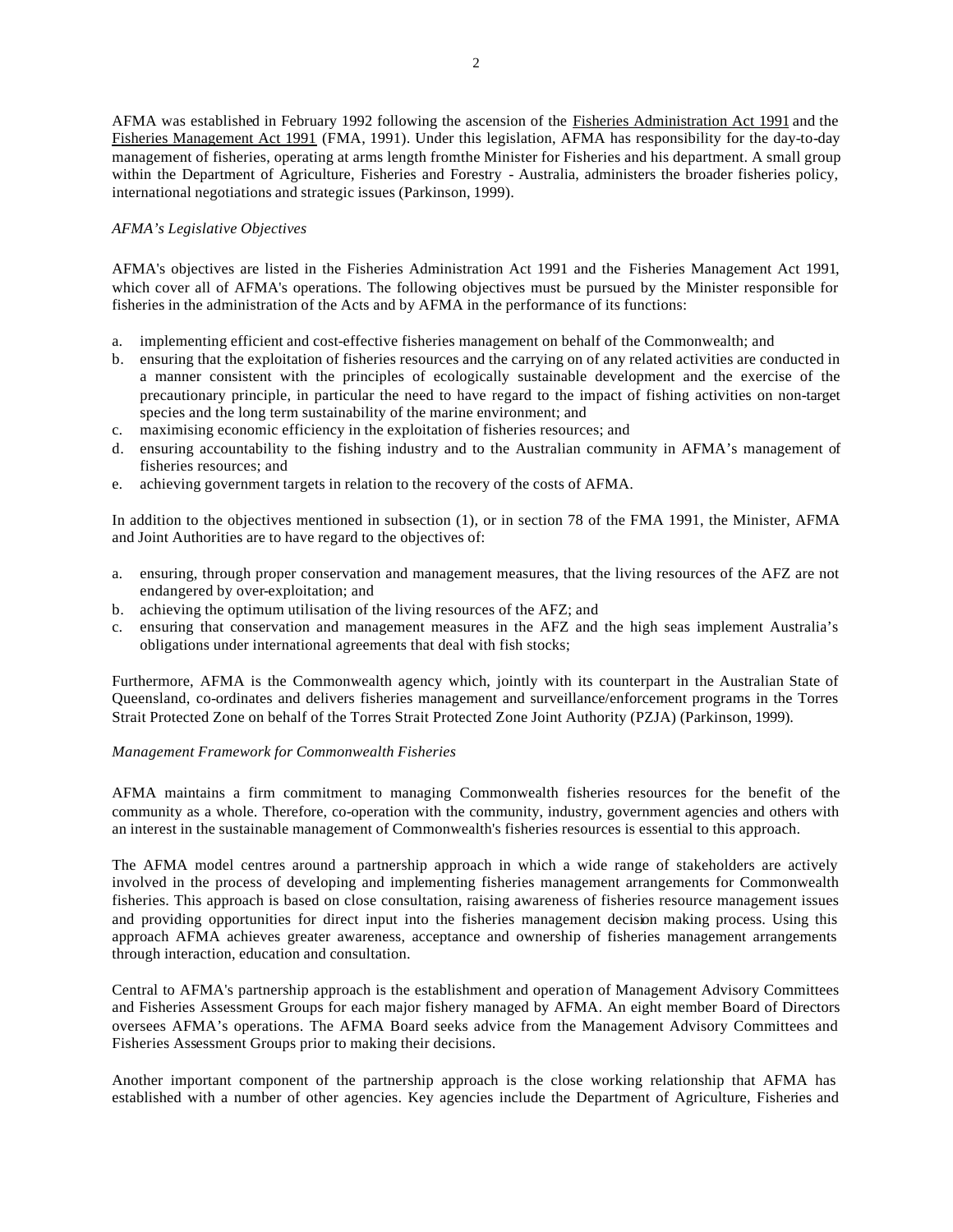Forestry - Australia (AFFA) and within this department, the Fisheries and Aquaculture Branch, the Australian Bureau of Agricultural and Resource Economics (ABARE) and the Bureau of Rural Sciences (BRS), the Fisheries Research and Development Corporation (FRDC) and the Commonwealth Scientific and Industrial Research Organisation (CSIRO) Division of Marine Research, all of which provide important linkages in the overall management of fisheries. AFMA also consults with the Australian Seafood Industry Council (ASIC) in its role as the peak industry body (Parkinson, 1999).

Figure 1 sets out AFMA's key stakeholders and illustrates the co-operative framework within which AFMA performs its functions and pursues its legislative objectives (AFMA, 1998).

### *Southern Shark Fishery*

The Southern Shark Fishery (SSF) is located in waters adjacent to the States of Victoria, South Australia and Tasmania. Fig. 2 (AFMA, 2001)

The primary commercial species targeted in the Fishery are school shark (*Galeorhinus galeus*) and gummy shark (*Mustelus antarcticus*), although the Fishery does include all species of demersal shark taken commercially by demersal gillnet and hook fishing methods. Since 1970, school and gummy shark have comprised around 88% of the catch. Of the remaining 12%, saw shark and elephant fish account for at least 10% of the landings.

The fishery was managed under a system of non-transferable input controls until 31 December 2000. On 1 January 2001 Individual Transferable Quota (ITQs) were introduced for school and gummy shark. Sawshark and the "elephant fish Family" (elephant fish, ghost shark and spook fish) were brought under the ITQ system in 2002.

### *Fishery-specific Objectives*

The long-term management objective for the SSF is to rebuild school shark stocks to a mature biomass level in excess of 1996 levels by the year 2011 and to maintain the gummy shark stocks at the 1994 level.

## *Stock Status*

The most recent scientific stock assessment for the school shark population in the SSF paints a pessimistic picture. In the 2001 assessment, productivity is estimated to be so low that under some scenarios, the agreed rebuilding of school shark stocks to the 1996 level by 2011 is impossible under any level of Total Allowable Catch (TAC). If productivity is actually as low as the model currently predicts and it remains so, it will take considerably longer than 15 years to rebuild the school shark stocks.

The 2000 gummy shark stock assessment considered gummy shark to be sustainable at current catch levels. The 2002 TAC for this species has been set accordingly.

#### *Management Framework and How it Applies to the SSF*

The AFMA management framework for the SSF comprises the Southern Shark Management Advisory Committee (SharkMAC) that provides advice to the AFMA Board on the management of the fishery. It also facilitates the flow of information between stakeholders and AFMA and liases with AFMA staff on operational matters that are necessary to implement management measures. SharkMAC also provides advice and recommendations on the development of the fishery budget for management costs, setting of research priorities and TACs for the fishery. SharkMAC has an independent Chair, 5 industry members, a scientific member, a conservation member, the AFMA fisheries manager, a State government representative and a non-AFMA executive officer. Importantly, these members are chosen for their expertise in a variety of different disciplines, and not as representatives of a given group or organisation.

The Southern Shark Fishery Assessment Group (SharkFAG) is established by AFMA to produce an annual Fishery Assessment Report and an annual Stock Assessment Report for each major species in the fishery. Due to resource constraints the two major species, school and gummy shark are assessed each alternate year. The reports provide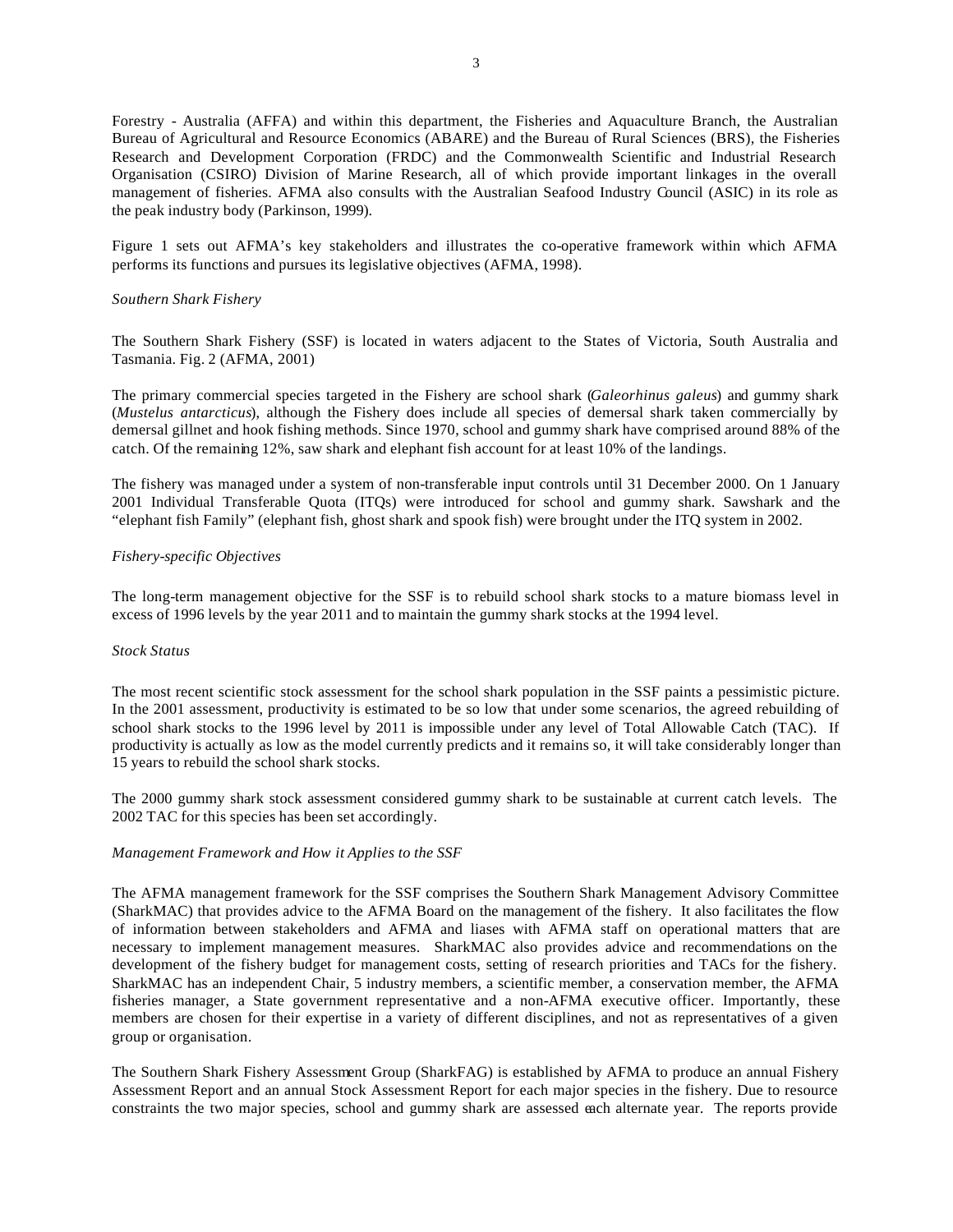scientific and economic assessments for each species. These assessments are then sent to SharkMAC for consideration in recommending the appropriate level of TACs for the quota species. The FAG is made up of scientific, industry, management and economist members. The Chair of SharkFAG is also the scientific member on SharkMAC.

SharkFAG also provides advice directly to the AFMA Board. It is the AFMA Board, which is responsible for setting annual TACs for ITQ species, consistent with the objectives of the Act. The Board takes account of the recommendations from SharkMAC, and the fishery and stock assessment advice from SharkFAG.

The Southern Shark Industry Council (SSIC) is the peak industry voice in the Southern Shark Fishery. The Council provides operators with a forum to discuss issues that affect the SSF and an opportunity to have their say in the management of the fishery through the Council's interaction with SharkMAC. SSIC consists of three representatives per State from each of Tasmania, South Australia and Victoria whose role is to provide input on State issues as well as the overall management of the fishery. The members of SSIC are voted representatives of their constituent industry groups.

#### *Input Controls*

Throughout the 1980's and 1990's, the (SSF) was managed by a variety of input controls. The intention was to restrict catches to sustainable levels by limiting gear able to be used in the fishery. In 1988, a management plan was developed for the gillnet sector creating a limited entry fishery and imposing restrictions on the type and amount of fishing gear that could be used in the SSF. Under this plan fishing permits were made non-transferable as part of the effort capping measures and concerns about increased capital investment in the fishery.

Under the management plan, a unit of gillnet fishing capacity was referred to as a 'net unit'. Net units in the fishery were issued to each operator on the basis of catch history and the number of gillnets used during the 5year qualifying period from September 1979 to September 1984. Based on a vessel's catch history during the qualifying period, each shark gillnet endorsement was classed as either Category A endorsement or a Category B endorsement. Operators who had a total catch history of 45 tons or more taken during any 3 of the 5 years of the qualifying period were considered to be engaged in the fishery on a full-time basis and given a Category A endorsement and 6 net units. These were referred to as A6 endorsements. The operators who did not qualify for a Category A endorsement were considered to be engaged part-time in the fishery and were given a Category B endorsement and either 5,4,3 or 2 net units depending on the number of gillnets used during the qualifying period. These were referred to as B5, B4, B3 or B2 endorsements, respectively and most operators with these endorsements were licensed to operate in other fisheries, notably rock lobster and scallop (Walker, 1999). A total of 1,234 net units were issued.

To reduce the number of full-time vessels engaged in the fishery, the management plan allowed for amalgamation of two A6 endorsements to provide for an A10 endorsement with 10 net units. An amalgamation involved the forfeiture of 2 of the 6 net units attached to the A6 endorsement on one license and the transfer of the remaining 4 net units to a second licence. This created 40 A10 endorsements and removed 80 net units from the fishery. Initially a net unit permitted an operator to use 600 metres of net, in 1993 this was reduced to 420 metres of net. However, the B3 and B2 operators were not altered. (Walker, 1999)

In 1992, the Southern Shark Fishery Management Plan 1988 (determined under the Fisheries Act 1952) was cancelled as a result of the introduction of the Fisheries Management Act 1991. With the creation of AFMA, SSF operators received fishing permits under the Fisheries Management Act 1991. However, permits continued to remain non-transferable.

The Australian Bureau of Agricultural and Resource Economics (ABARE) released a study in 1991, "Results of the ABARE survey of the southern shark fishery". The paper showed very low average returns to capital, suggesting the fishery was overcapitalised. Later that year ABARE released a discussion paper on management options for the SSF. This paper reviewed the likely benefits and costs of a number of management options or the fishery. In particular, this paper suggested that the long-term profitability would be maximised if the fishery were closed for 8 to 12 years to allow stocks to recover. (AFMA, 1999).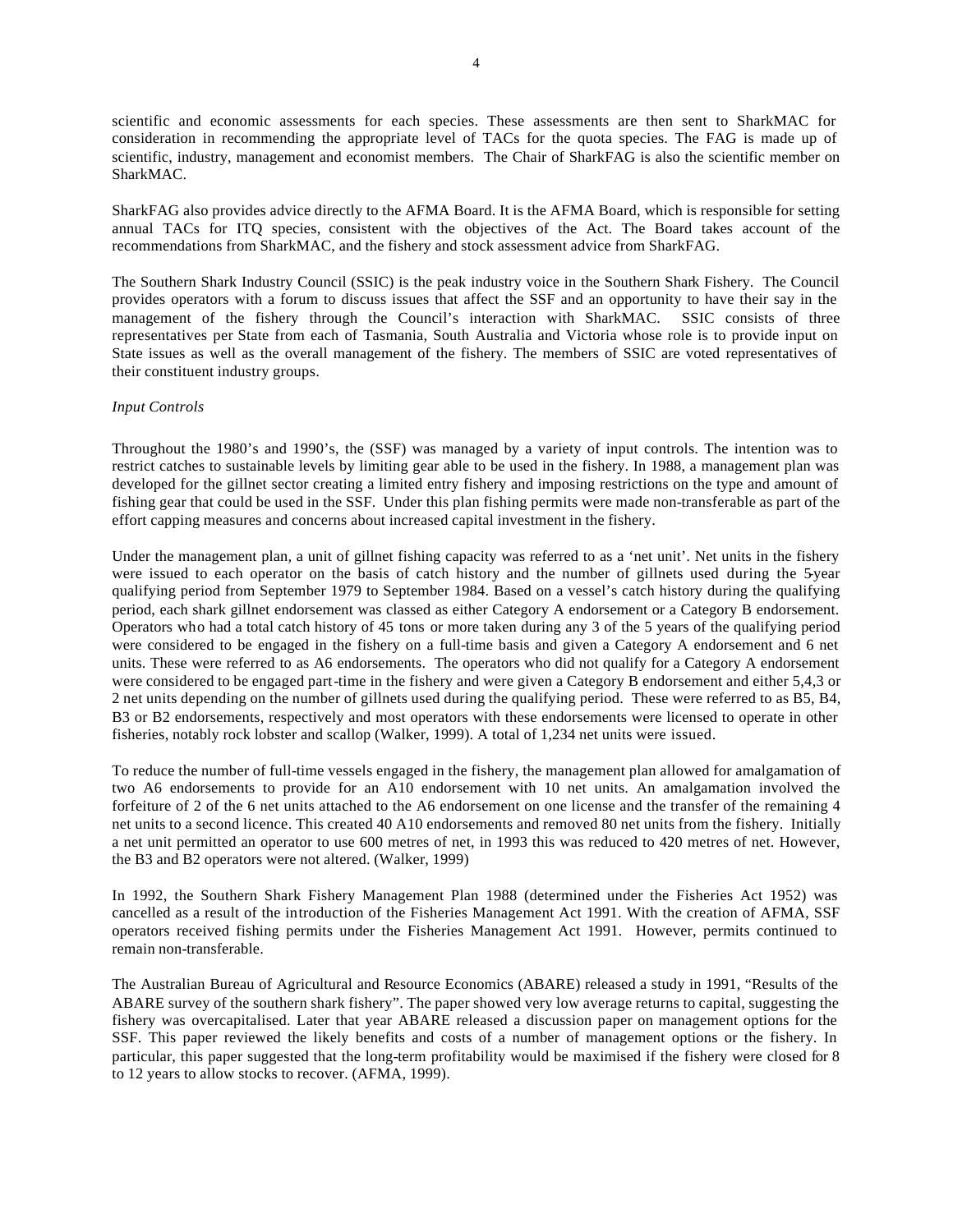The combination of various input controls was an attempt to restrict catches to sustainable levels through indirect means. However, scientists subsequently advised that shark stocks were depleted and further effort controls beyond those provided by the management regime were required. Responding to these concerns AFMA introduced a number of measures to reduce effort in the fishery. These included gillnet length reductions, capping of effort in the hook fishery (1994) and the closure of some nursery areas (1993).

The decision to move to ITQs was largely prompted by the finalisation, in April 1996, of an updated stock assessment for school shark by SharkFAG. The key findings of the assessment were:

- the mature biomass of the school shark resource at the start of 1995 is estimated to lie between 15% and 46% of the unfished level; and
- − there is a high probability that current effort will lead to further reductions in population size. To achieve the objective that there be an 80% probability that mature biomass is above the 1996 level of mature biomass in 15 years time, a catch reduction of around 35% will be required. SharkMAC and the AFMA Board agreed to this objective.

The AFMA Board sought independent advice on the 1996 school shark stock assessment. Dr Rick Deriso of the Inter-American Tropical Tuna Commission reviewed and supported SharkFAG's conclusion that a reduction in the catch of school shark was required and could be achieved by a phasing in of catch reductions (Deriso, 1996). The school shark harvest strategy was born.

In mid 1996 industry members expressed concern at a SharkMAC meeting on how the catch reductions were going to be introduced (as documented in the stock assessment). AFMA at the time were developing a management plan for the fishery centred on the use of input controls with the desire to move the fishery onto output controls sometime in the future. Industry had concerns on how this process would be implemented, particularly the allocation process and the likelihood of moving to output controls under a management plan framework and that catch history would not be included in this process. This coincided with the replacement of three industry SharkMAC members and brought about a reconsideration of the future management options in the fishery – input controls verses output controls. As a result the AFMA Board commissioned a report into the options for future management of the fishery. The Australian fisheries consultants Fisheries Economic Resource Management (FERM) prepared the report "Future management options for the southern shark fishery" in early-1997.

The FERM report concluded that ITQs were the most appropriate management control in light of the need to reduce school shark catches. FERM noted that under input controls the school shark catch would become a competitive TAC and the whole fishery would be closed once the catch targets are met, as school shark would be discarded if operators were allowed to continue to fis h for gummy shark. FERM noted that under an ITQ system the school shark TAC would be an integral part of the quota system (FERM, 1997).

As part of a precautionary measure, while AFMA and SharkMAC were deliberating on future management options for the fishery, SharkFAG recommended that gillnet size restrictions be introduced to restrict the targeting of certain size shark in the fishery. In January 1997 AFMA introduced a maximum mesh size of 16.5cm (6.5 inches). Gillnet operators could only use a gill net with a mesh size of 15 to 16.5 cm. (6-6.5 inches). This net selectivity criteria is to ensure that gill net fishers target only juvenile fish and the larger adults (that produce the most pups) are not caught. These restrictions continue today.

By April 1997, SharkMAC was in a precarious position. The "world-leading" school shark stock assessment stated that school shark catch must be reduced significantly and the FERM report recommended that ITQs were the best approach. Industry MAC members felt under pressure in this situation as a difficult decision had to be made. SharkMAC made an "in-principle" recommendation that a system of ITQs be introduced in the fishery subject to wider industry support.

SSIC then coordinated a series of port meetings throughout the fishery in May 1997 and recommended that the SSF be managed under a system of ITQs subject to a number of pre-conditions being met.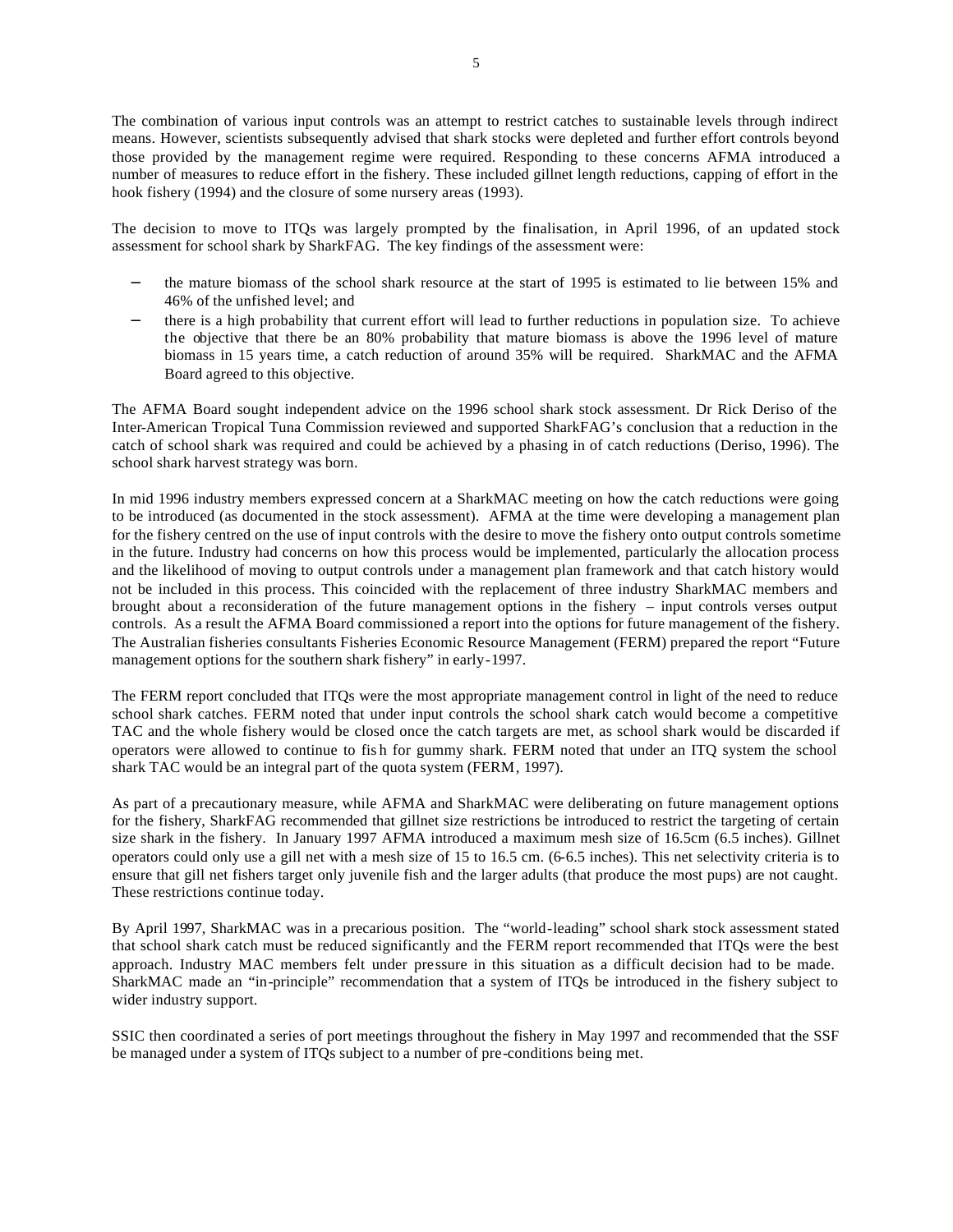The pre-conditions were:

- 1. Offshore Constitutional Settlement (OCS) Arrangements that are acceptable to Federal shark fishers be completed with specific reference to the establishment of a single jurisdiction, be it a single authority or a joint authority;
- 2. a Memorandum of Understanding (MOU) between the Federal and State governments which defines the actual mechanics of the OCS must be considered by SharkMAC and must be agreed to by SharkMAC before being finalised;
- 3. the option of continuing some input controls to enhance the harvesting of the school shark stock be retained;
- 4. all school shark catchers, who do not hold an entitlement to take school shark, be placed on by-catch limits to restrict their school shark catch (as soon as possible);
- 5. the ITQ system should not cost any more than the total cost industry currently pays for the management of the fishery (noting that catch monitoring system costs had not been included in the 1997/98 budget), and should be integrated with other ITQ fisheries to provide economies of scale; and
- 6. an independent allocation panel be appointed to complete the allocation process.

Industry considered ITQs "the most palatable of a series of unpalatable future management options". There was also an acknowledgment that the introduction of ITQs could be accompanied by a relaxation of input controls thus allowing operators to increase their economic efficiency. However, some industry members who were strongly apposed to ITQs thought that the preconditions were unachievable and would lead to AFMA considering input controls of some form. Industry was somewhat disillusioned about the prospects of achieving substantial jurisdictional reform in the SSF. This jurisdictional reform had been talked about for years with little achievement. Furthermore, industry had been largely excluded from these discussions (FERM 1997). It was at this time that divisions started to form in SSIC – pro-ITQs and anti-ITQs.

In June 1997 SharkMAC made the final recommendation to the AFMA Board that ITQs should be the future management arrangements for the SSF. ITQs were to be introduced on 1 July 1998, on the proviso that the fixed preconditions were met before the ITQ system was introduced.

The AFMA Board authorised AFMA Management to pursue ITQs as the basis for future management in the SSF, under single jurisdiction (Federal Law), subject to support from the Ministerial Council Meeting on 25 July 1997. The State and Federal Fisheries Ministers subsequently agreed that there should be single Federal jurisdiction for school and gummy shark.

Negotiations on fisheries jurisdictional issues are complex and time consuming. It took nearly two years from the July 1997 Ministerial Council meeting until the Memorandum of Understanding was signed paving the way for single jurisdiction for school and gummy shark. The Federal government and the State governments of South Australia, Tasmania and Victoria signed a Memorandum of Understanding to this effect on 30 April 1999. Under the Offshore Constitutional Settlement Arrangements that have now been negotiated, the SSF incorporates the coastal waters of Tasmania, South Australia and Victoria, and includes previous State licensed fishers who had access to school and gummy shark.

Whilst negotiations were progressing AFMA staff and SharkMAC members held thirteen port meetings in Victoria, Tasmania and South Australia in September 1998. The purpose of these meetings was to provide information to participants on the move to ITQs in the SSF and to get their feedback on the issues raised in OCS and ITQ Management Discussion Papers. These meetings were lengthy and at times very emotional for stakeholders. SSF permit holders had been locked into a fishery for 10 years as a result of the non-transferability policy and although the academic world had produced various theories about the state of the fishery during this time, operators had experienced very little change in management arrangements. This shift to ITQs was perturbing to many. The anti-ITQ lobby group was also actively campaigning against the proposed approach, questioning the methodology of the school shark stock assessment and suggesting that input controls be re-considered.

In line with the pre-conditions and AFMA policy, AFMA formed an independent Allocation Advisory Panel in early 1999 to provide advice to the AFMA Board on the most appropriate formula to apportion TACs between the different fisheries taking school and gummy shark and on the most appropriate formula to allocate these TACs as quota to individual fishers within each fishery. The Southern Shark Allocation Advisory Panel (SSAAP) consisted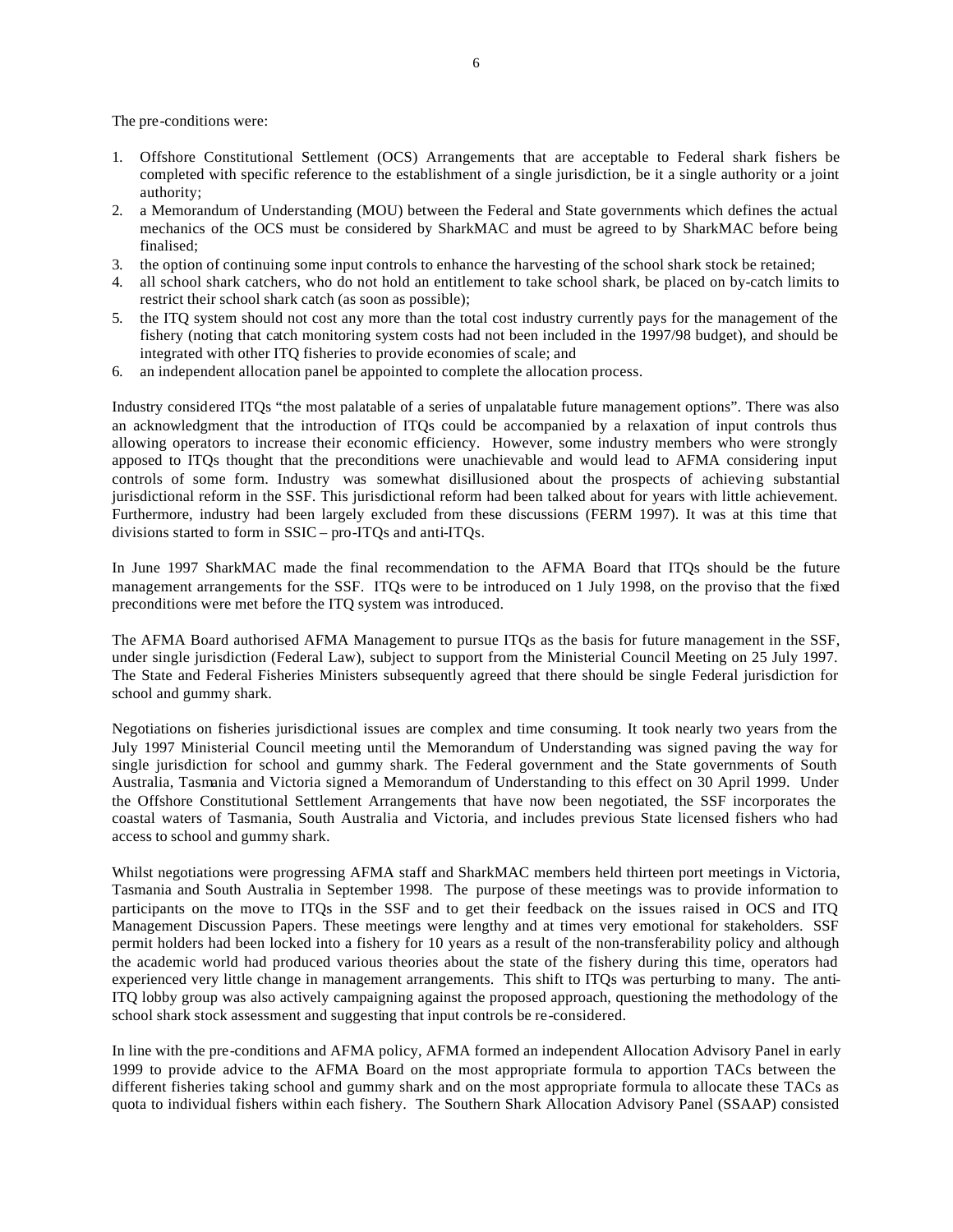of a retired federal court judge the Honourable Ken Jenkinson, a fisher from New Zealand - Mr Daryl Sykes and an economist - Mr Neil Sturgess.

The AAP were given terms of reference which mandated that they consult and formulate their advice in such a way as to pursue an established AFMA policy on the reallocation of fishing concessions – AFMA Fisheries Management Paper No. 8 "Allocation of Fishing Concessions Where Management Arrangements Change". FMP 8 states that AFMA, in introducing new management arrangements, will explicitly endeavour to minimise any adverse differential impacts on individual operators, unless there are reasons justifiable under the legislative objectives. FMP 8 notes that AFMA's legislation and objectives are of little apparent value themselves in re-allocating concessions. Rather, FMP 8 strongly advocates the principle of avoiding differential economic impact on operators by emphasising the link between equity and minimising wealth redistribution.

The SSAAP consulted with State and Federal shark fishers, including conducting a series of port visits. The SSAAP recommended that allocation of ITQs for school and gummy shark in the SSF should be proportional to each concession holder's best three years of verified catch history in the four-year period 1994-1997 (SSAAP, 1999).

The SSAAP noted that the catch history period chosen as the basis for allocating quota within the SSF should be as recent as reasonably possible to accurately reflect present relative economic positions of concession holders within the fishery. They also emphasised that the period be long enough to account for variations in catch from year to year as a result of changes in effort and environmental conditions affecting fishing performance as well as seasonal and spatial fluctuations in shark aggregations. In order to minimise these distortions in relative economic positions a formula was adopted which used the best three out of four years. (SSAAP, 1999).

In the 15 years prior to the SSAAP report, there had been many warnings against increasing effort in the Southern Shark Fishery and in State shark fisheries. In June 1997 AFMA published a media release, which warned that catches taken after 10 April 1997 would not be considered for inclusion in the ITQ allocation process. In light of these warnings the SSAAP considered it unlikely that there would be any substantial increase in fishing effort in the remaining six months of 1997. For this reason it was recommended that the whole of 1997 should be included, making the catch history period 1 January 1994 until 31 December 1997. (SSAAP, 1999). The AFMA Board accepted the recommendations contained in the AAP Report.

The SSAAP recommended that only verified catch history be used in the allocation process. AFMA conducted a process to verify catch history for every shark fisher in late 1999 and throughout the year 2000. This was a very labour intensive and expensive process. Operators paid \$530 to have their catch verified. The remaining costs of the exercise were government funded (30% of the total cost). The total cost of the verified catch history process was approximately \$212,000. (Lynch and Bland, 2001).

Catches were verified for the most part by AFMA staff visiting every shark fisher at their home, or some other nearby place agreeable to the fisher and sighting documentation which proved their levels of shark catch during the four qualifying years. The documentation able to be used by fishers was as follows.

Primary verifiable documents: landing documents from fish cooperatives and relevant Fish Marketing Authorities, invoices, receipts, sales dockets or carrier consignment notes prepared at the time of transaction (generally the landing of the fish)

Supporting documents: logbooks (catch returns to authorities or personal records) and financial records which showed that monies were received following the taking or sale of the fish referred to in the primary verifiable document.

Logbooks were not used as prima facie evidence of a catch of shark as they were completed by the operators themselves and are therefore no more than claims that certain catches had been made. In many cases, operators are required to fill in logbooks at sea, and therefore cannot accurately complete the weight of fish caught. In some circumstances operators were not even required to fill in logbooks. Requiring verification of catch history by reference to evidence of catches other than logbooks minimised the chances of operators claiming catch history through the falsification of logbook records to the detriment of honest operators (Bland and Lynch, 2001).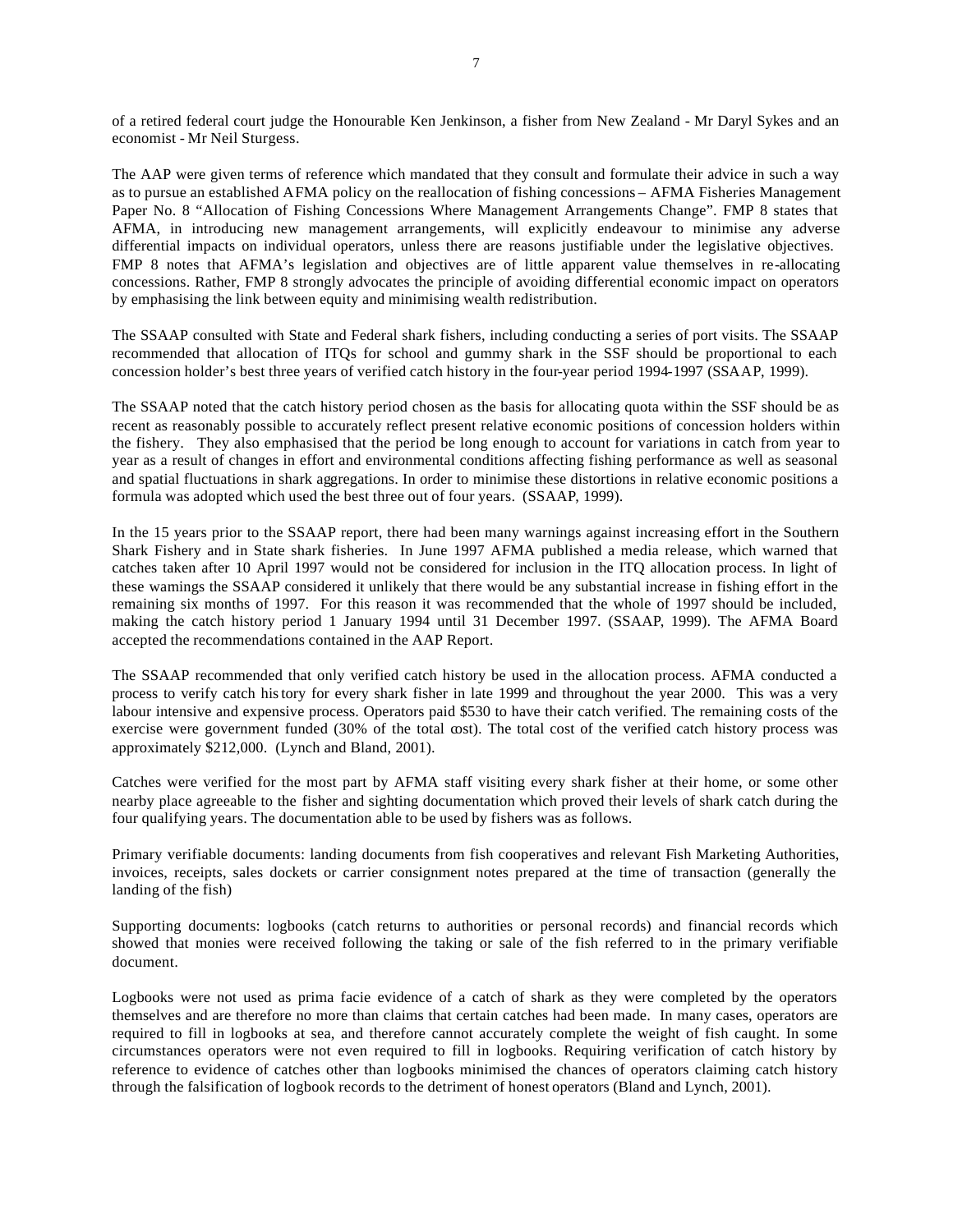Meanwhile in late 1998, SSIC members met with the Federal Minister for Fisheries to discuss government funding of a restructure proposal for the SSF. SSIC proposed that any form of structural adjustment would ease the pain for some operators during the move to ITQs noting that the industry was about to receive some major cuts as a result of the school shark harvest strategy.

As a result of the SSIC discussion, the Department of Agriculture, Fisheries and Forestry - Australia (AFFA) established a Working Group in June 1999 tasked with providing advice as to the most appropriate method to provide one-off structural adjustment assistance to holders of fishing permits granted for the SSF. The program was called the Industry Development Program (IDP). After conducting a series of port visits, the Chairman of the SSF IDP Working Group wrote to all SSF Permit holders in August 1999 outlining the "tentative recommendations" of the IDP Working Group and inviting them to provide a response. The tentative recommendations proposed a buyout of SSF Permits and their associated net/hook units and were eventually accepted by the Minister and funded to the tune of \$A2.6m. The IDP subsequently removed 40 permits from the fishery and was completed in March 2001.

The introduction of ITQs was further delayed due to uncertainties regarding the OCS Arrangements, which had not yet been signed by the State governments. These delays were outside of AFMA's control. In late 2000, the AFMA Board decided to introduce ITQs for school and gummy shark in the SSF on 1 January 2001, by which time the OCS arrangements had commenced and all the other pre-conditions set by SharkMAC had also been met.

### *Consultation Process*

AFMA by using the partnership approach with SharkMAC and SharkFAG and through numerous port meetings with stakeholders around the fishery successfully moved the SSF from input controls to output controls over a lengthy period of 5 years. However, along the way there were some casualties.

The first casualty was the industry body SSIC. Today, SSIC is in limbo. In 1997 SSIC started to split into two distinct factions, pro-ITQ and anti-ITQ. By the end of 2000 (SSICs last meeting) membership had significantly reduced and SSIC was clearly not representing the majority of the SSF industry. The Southern Shark Gillnetters Association (SSGA) is a smaller industry association that was formed in Victoria in the late eighties. SSGA were a small but vocal group strongly against the introduction of ITQs. They lobbied the Fisheries Minister, the AFMA Board, AFMA Management and ran numerous media articles in the lead up to the introduction of ITQs. SSGA also threatened an injunction in the last week of 2000 (prior to the introduction of ITQs) in order to stop AFMA introducing ITQs into the fishery. The injunction did not eventuate.

The second casualty was some of the SSF fishers themselves. After 13 years of minimal change in management arrangements (since the management plan was introduced in 1988) the move to ITQs was an enormous change. Many fishers had to make major business decisions, based on their quota allocation, on whether to sell their quota and permit or buy additional quota and continue operating in the fishery. To add to this, there was growing competition in the market place as a result of imported shark from New Zealand and South Africa, and this was impacting on the price fishers received for their fish.

AFMA assured industry that once ITQs were introduced that permits and quota would be transferable. However, transfers were (and remain) restricted to whole packages, that is a permit and all its associated quota must be sold and remain together. This restriction on transfer is due to a legal challenge to the allocation formula, which remains unresolved some six months after completion of the hearing. This restriction makes it almost impossible for fishers needing a small package of quota to actually purchase this amount and therefore allow the fishery to undergo the structural adjustment required and expected as a result of introducing ITQs.

Another casualty was the AFMA management section staff who were gradually worn down by the extended process. In particular having to work with strained relationships with some sectors of industry on a daily basis. This resulted in a 100% staff turn over in the section from early 1999 to January 2001.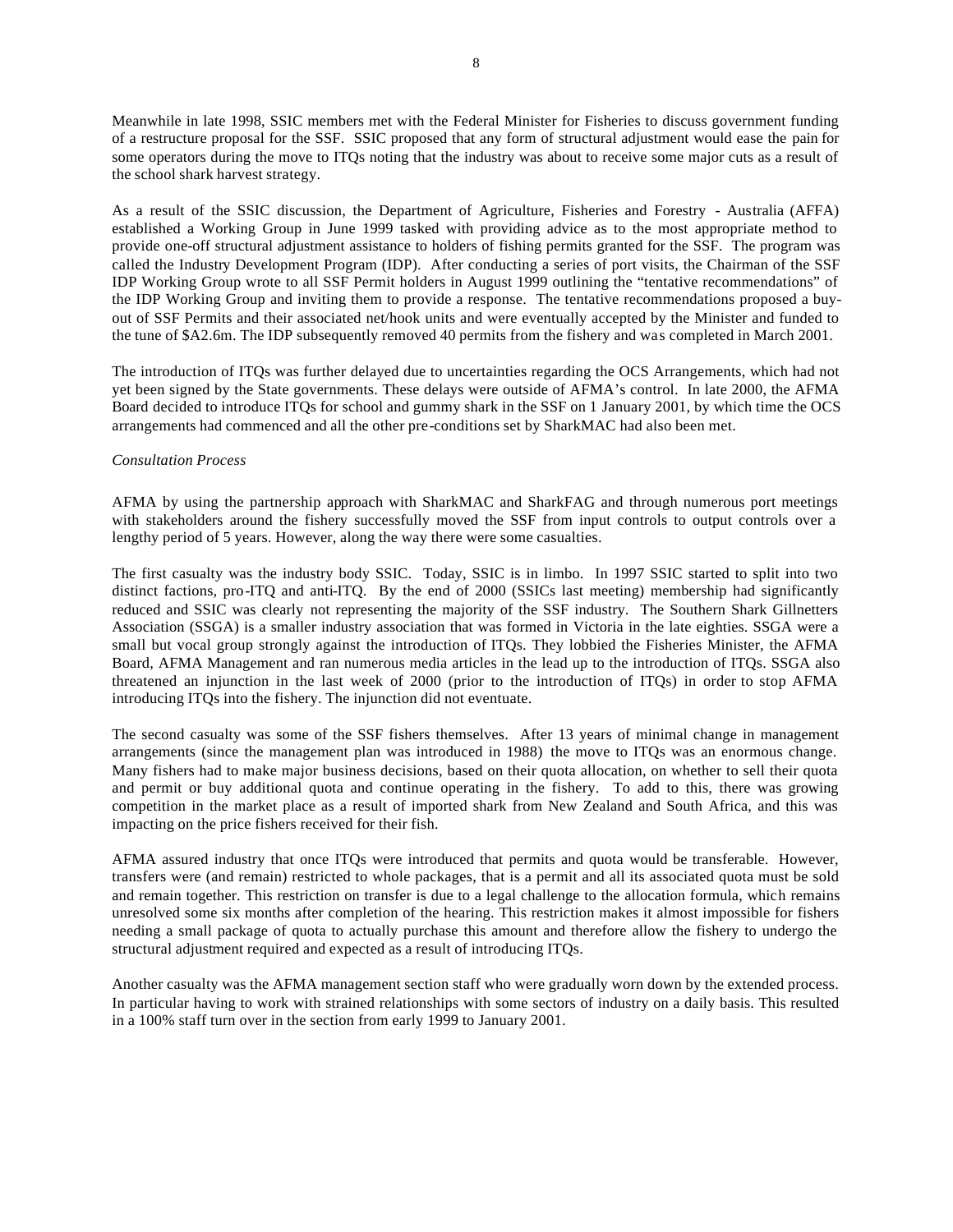#### *The Introduction of ITQ Management*

On 1 January 2001, AFMA introduced ITQs for school and gummy shark. These quota arrangements applied to catches of school and gummy shark in the South East Trawl and Great Australian Bight Trawl Fisheries. This coincided with OCS Arrangements with the governments of South Australia, Victoria and Tasmania, allowing AFMA to introduce quotas for school and gummy shark catches in coastal waters adjacent to those States simultaneously.

Since 1998, SharkMAC had endeavoured to discuss the issue of input controls following the implementation of ITQs, however they could not reach consensus due to the contentious issues surrounding the introduction of ITQs. The AFMA Board decided that the issue of input controls would be addressed once ITQs were introduced. The AFMA Board agreed that no change would be made to gear restrictions in the SSF for the first six months of 2001 and that AFMA would undertake a comprehensive review of the nature of future input controls in the SSF. This review was to be presented to the AFMA Board for decision at its meeting of July 2001.

AFMA released a discussion paper in April 2001 on input controls in the SSF. This was distributed to SSF stakeholders and provided much of the background for a series of port meetings held throughout the south-east of Australia in May 2001. AFMA sought stakeholder's views on the type of input controls, which should be retained in the SSF following the introduction of ITQs.

Following these meetings AFMA provided stakeholders with a summary of each port meeting and invited over 280 interested parties to attend a SSF workshop on input controls. That workshop was held in Melbourne in June 2001.

SharkMAC was held immediately after this stakeholder workshop, with the intention that the workshop outcomes would provide guidance for SharkMAC's consideration of the input controls review issue. SharkMAC subsequently provided two input control options for consideration by the AFMA Board.

The AFMA Board decided that from 1 January 2002 there would be an equal upper limit of 4,200 metres of gillnet for each permit irrespective of previous net holdings and to remove the restriction on the number of hooks in the SSF. The Board considered its legislative objectives of economic efficiency, cost effective management and ecologically sustainable development (ESD) outlined in the Fisheries Management Act 1991 in making its decision on input controls, and determined that the revised gear restrictions would:

- a. not affect the ESD objective with reference to quota species in the SSF and SENTF, as TACs would directly limit catch;
- b. address the ESD objective with reference to non-quota species through introduction of ITQs for sawshark and elephant fish, and provision for implementation of trigger limits for other by-product and by-catch species;
- c. further address the ESD objective through monitoring kilometres of net lifts bi-annually to assess overall effort in the fishery and provide a mechanism to adjust effort if required;
- d. allow some degree of restructuring for gillnet operators and a high degree of restructuring for hook operators, and therefore allow AFMA to more adequately pursue the economic efficiency objective; and
- e. allow the pursuit of the cost effective and efficient management objective as a result of less complex administrative and compliance arrangements.

This decision aggrieved many of the larger gillnet permit holders. Some operators had bought out another permit holder and the attached gear entitlement under the management plan in 1988. This allowed these operators to continue to use 4,200 metres of net. Operators who previously held smaller net holdings were now able to use up to 4,200 metres and the larger operators who already had 4,200 metres did not receive an increase. This brought about confusion within the industry regarding the change from input controls to output controls.

Fishers considered the value of their permit lay in the amount of net it had historically been entitled to use with no consideration of the amount of quota that was now allocated to the permit. However, operators who had used their larger net entitlements had accumulated significantly larger catch histories for shark, and this in turn resulted in them receiving larger quota allocations.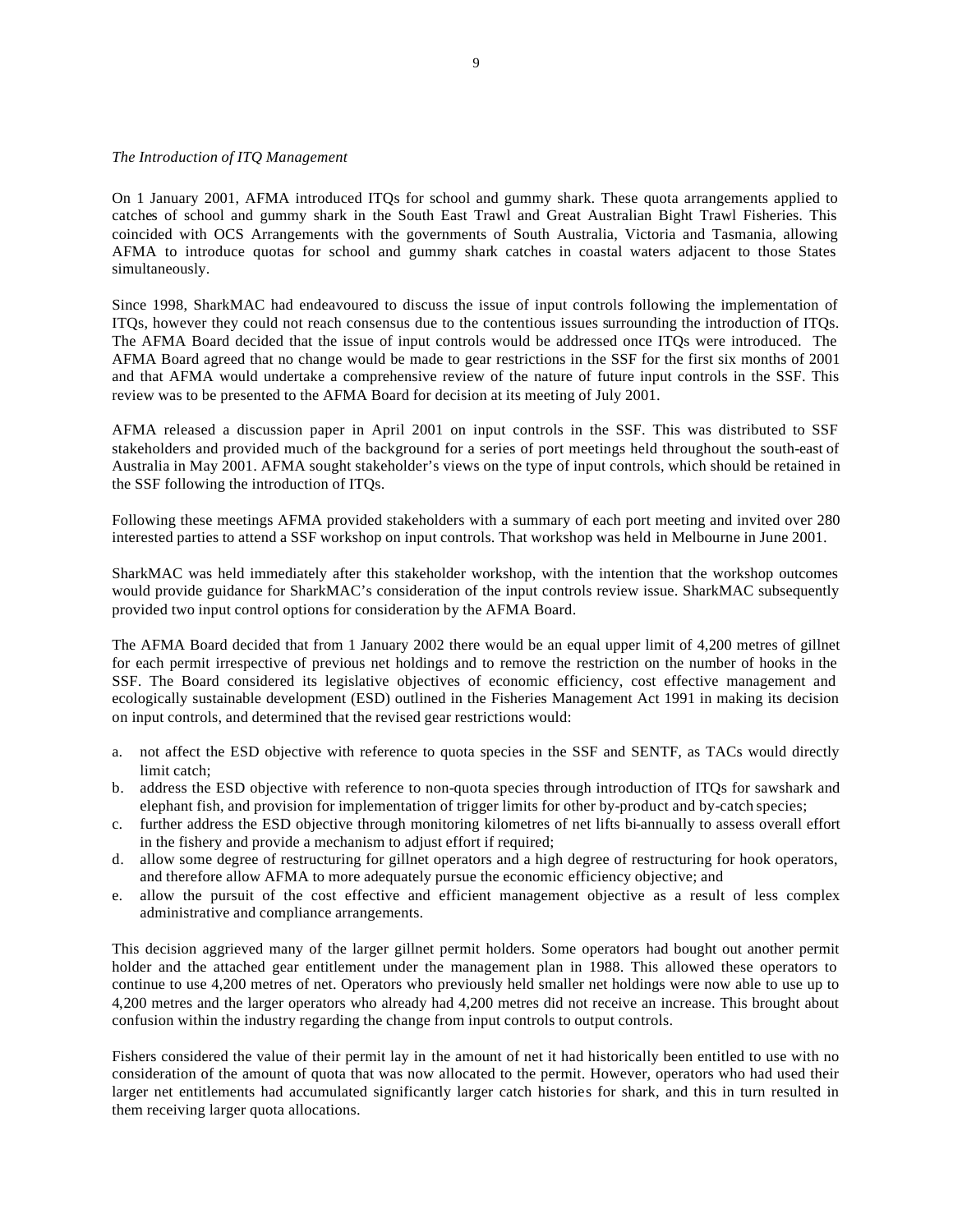Today the permit allows access to the fishery by a specific method and the quota entitles an operator to catch an amount of fish. In order to reduce the level of confusion, the relaxation of input controls should have been implemented at the same time as ITQs were introduced into the fishery.

#### *2002 TAC Setting*

In October 2001, SharkMAC recommended the TAC's for 2002 to the AFMA Board. AFMA sets global TAC's for school shark, gummy shark sawshark and elephant fish for all State and Federal fishers who take these four species. AFMA set total allowable catches for school shark in 2002 at 327 tons, with a view to rebuilding the school shark stock in accordance with the stated reference point for the species. This is in line with the agreed School Shark Harvesting Strategy of phasing in reductions in catches from 1997 until 2002. The 20% carryover<sup>1</sup> from the 2001 season was removed in December 2001 due its potential to greatly increase the catch over and above the TAC (set in accordance with the harvest strategy). This carryover amount of shark was not envisaged at the time the harvest strategy was agreed. There is no carryover for school shark in 2002.

The 2002 gummy shark TAC was reduced from 2,159 tons to 1,700 tons plus a carryover of 20% from the 2001 season. This was a result of the high 2001 TAC, where operators were allocated 9% more catch than their catch history and as a tool to control effort in the fishery due to the freeing up of input controls.

These decisions to reduce TACs in the second year of the quota system caused considerable contention with shark fishers. The gummy shark TAC was reduced by 23% after the first year of ITQs and the removal of carryover for school shark so late in 2001 caused some anguish with shark fishers who had structured their business to maximise their carryover for the following year.

One of the positives of introducing ITQs into the SSF was the ability to transfer permits for the first time since 1988. The transfer of permits and the trading of quota would bring about the structural adjustment in the fishery that all stakeholders required. However, sixty-five operators appealed their quota allocation and requested a review of their allocation. Many of the appellant's claimed exceptional circumstances, and requested a boost to their verified catch history as a result.

A group of operators have also challenged the school and gummy shark allocation formula. As a result of this challenge AFMA has placed a restriction on whole package transfers (permit and quota) as a precautionary measure to enable AFMA to conduct a complete re -allocation if necessary. This restriction remains in place pending a decision from the Administrative Appeals Tribunal.

#### *SESS Plan and Strategic Assessment*

 $\overline{a}$ 

It has been ten years since the Southern Shark Fishery Management Plan 1988 was revoked. Since August 2001, AFMA has worked closely with industry to develop the Southern and Eastern Scalefish and Shark Fishery Management Plan (SESS Plan). This plan will incorporate the management arrangements for the SSF, South East Trawl Fishery, Great Australian Bight Trawl Fishery and South East Non-trawl Fishery under a single management framework. The SESS Plan will provide the tools for AFMA to work towards a more ecosystem based management approach while providing operators with gear specific boat statutory fishing rights and quota statutory fishing rights, and the ability to continue to trade in quota between different gear sectors of the fishery. Without the overarching plan, cross sector leasing of quota would not be possible. AFMA is anticipating that the SESS plan will be determined in 2003 and statutory fishing rights will be granted to commence in January 2004.

<sup>1</sup> Carryover is a percentage of individual quota holdings set by the AFMA Board. Each operator is permitted to undercatch their quota holding in one year, and then take that amount in addition to their quota holding in the following year. It is a mechanism that provides flexibility to take into account the variations in abundance and availability of individual species. It also provides relief to operators who encounter circumstances, within a fishing year, that prevent them from taking their quota for a species ie bad weather, breakdowns.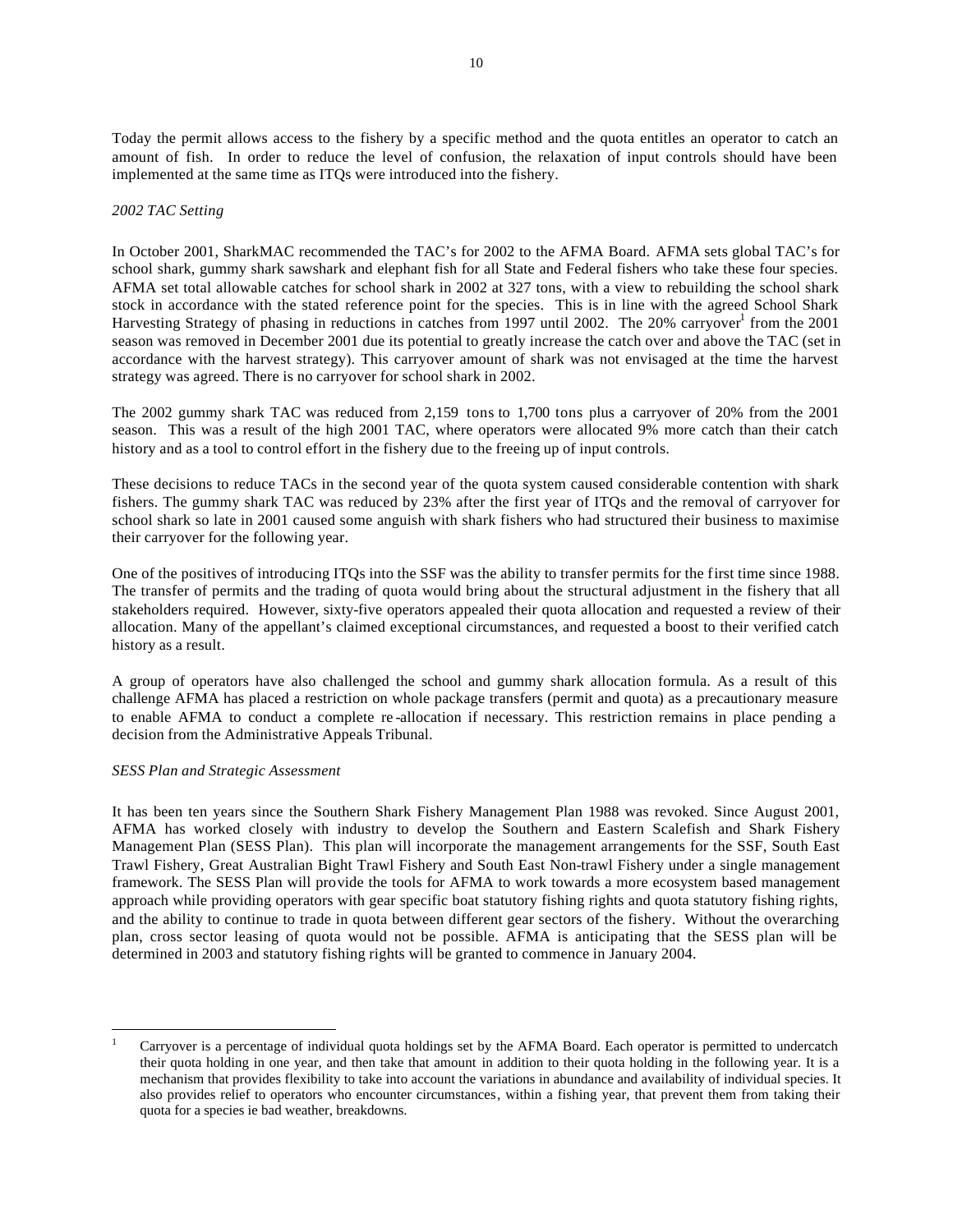This new plan will require accreditation from the Minister for Environment and Heritage. An assessment, known as strategic assessment, will examine the impact of actions of the fisheries under the SESS Plan against guidelines for the ecologically sustainable management of fisheries. This strategic assessment (essentially an environmental impact assessment of the fishery) is required under the Environment Protection and Biodiversity Conservation Act 1999 (EPBC Act).

The SSF, like all of Australia's fisheries, are required to be more accountable to the community from an environmental perspective. Commonwealth policy requires the SSF to implement and review the Southern Shark and South East Non-trawl By-catch Action Plan (BAP). The BAP was developed by AFMA with industry to focus on discards in the fishery, interaction with protected species and impacts on the ecosystem as a whole. In response to the Shark International Plan of Action, Australia is preparing a National Plan of Action – Sharks. The SSF industry has been part of the development of the NPOA.

After 15 years of minimal change in the fishery, the past two years has seen a massive amount of change in the management arrangements for the SSF. This has created great anxiety with some fishers and an appeal for stability in relation to changes in TACs and management arrangements as a whole. It is expected that once all the legal appeals have been finalised the restriction on whole package transfers will be removed therefore allowing the industry to restructure from within. The management plan will introduce stability and certainty and fishers will then be operating within a more secure access right framework. The final part of the equation is for AFMA to develop TAC setting decision rules to provide mo re certainty for industry in the TAC for each year and thus allow fishers to develop long-term business plans. Industry and AFMA must continue to work together in a partnership to ensure the school shark stocks are rebuilt and that environmental standards are maintained and further improved to ensure the long-term sustainability of the fishery.

#### **Acknowledgments**

I would like to thank Ian Freeman – Executive Officer SharkMAC, Alistair Bain – Management Officer SSF Section AFMA, Ian Towers – Manager South East Trawl Fishery AFMA and John Davis AFMA Compliance for their assistance, words and support.

#### **References**

AFMA (1998) Annual Report 1997-1998

- AFMA (1999) Southern Shark Fishery Independent Allocation Advisory Panel Factual Brief. Prepared by AFMA, February 1999.
- AFMA (2001) Southern Shark Fishery Management Arrangements 2002-08-18
- Deriso, R. (1996) A review of the 1996 assessment of school shark in the Southern Shark Fishery. (August 1996.) (Scripps Institution of Oceanography: La Jolla, California, USA.).
- FERM. (1997) Future Management Options for the Southern Shark Fishery. Report prepared by Fisheries, Economics, Research and Management Consultants for the Australian Fisheries Management Authority, Canberra.
- Grieve, C., and Richardson, G. (2001). Recent history of Australia's South East Fishery; a manager's perspective. Marine and Freshwater Research 52, 3377-86.
- Parkinson, K. (1999). The Australian Fisheries Management Authority Model and Philosophy. In the proceedings of the Second Asia-Pacific Fis hing Conference, Asia- Pacific Fishing '99, Cairns, Australia, 6-7 July 1999. Baird Publications, pp 11-16.
- SSAAP (1999) Report of Advice Concerning Apportionment and Allocation in Respect of School Shark and Gummy Shark.
- Lynch, A. and Bland, R. (2001) Comparison between the verified catch history (1994- 1997) and catches recorded on logbooks for shark and ray species in the Southern Shark Fishery, South East Trawl Fishery and Great Australian Bight Trawl Fishery. Fisheries Resources Research Fund Project.
- Walker, T.I (1999). Southern Australian Shark Fishery Management. In Case studies of the management of elasmobranch fisheries. Ed. Shotton, R. FAO Fisheries Technical Paper 378/2 Pp480-514.